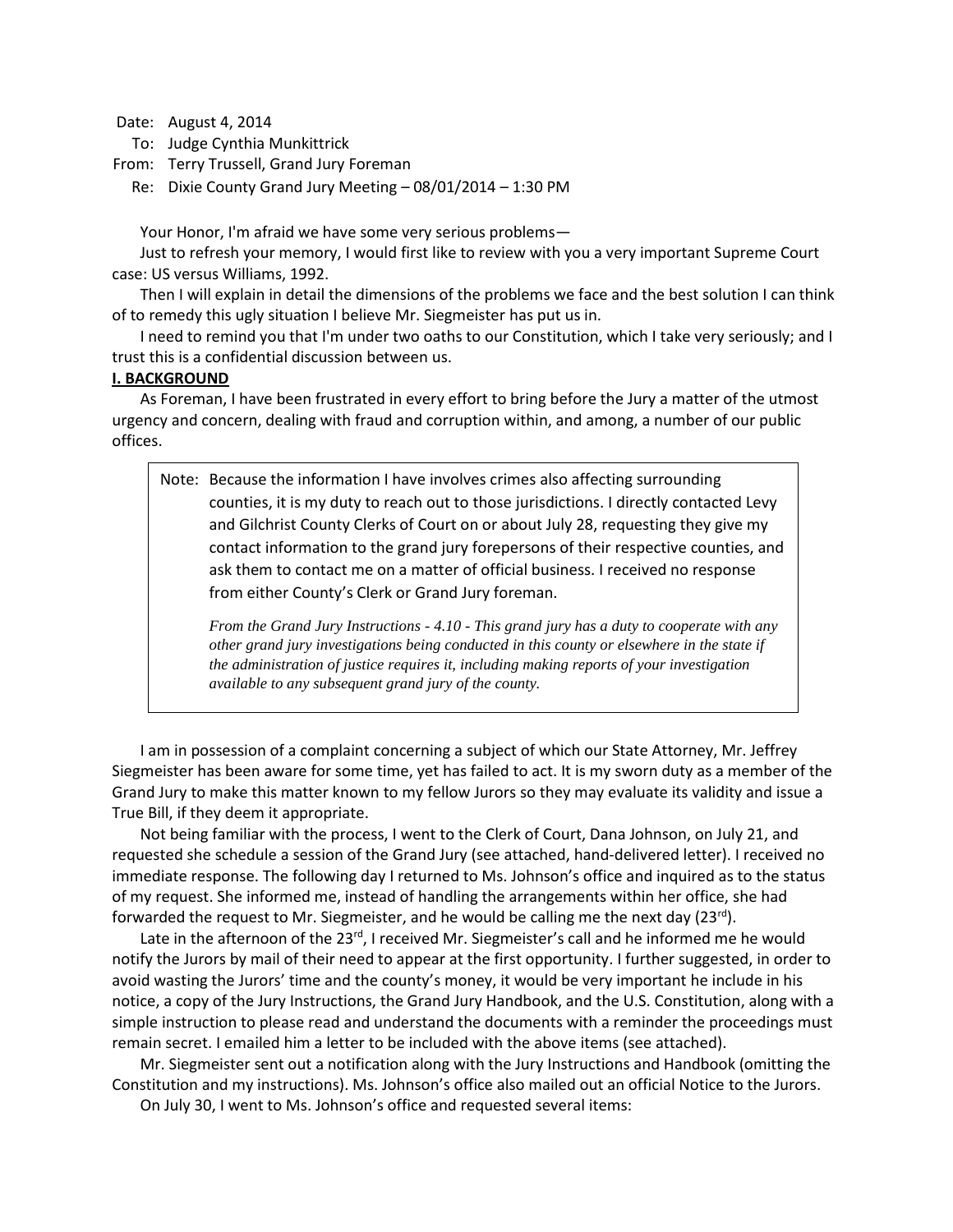- To see the room in which we would be meeting
- The use of copier services for Jury materials
- Determine if there was a budget (as Handbook indicates)
- List of Jurors' names and contact info
- Inquire about the procedure if less than a quorum

After viewing the courtroom, I voiced my concern over the recording equipment and the potential conflict with requiring the proceedings be secret. She assured me no other room in the courthouse could hold twenty people, but since I was still concerned, she committed to have the microphones turned off.

Ms. Johnson told me there is no budget for the Grand Jury; I could use the copier in the Commissioner's office; and she would get me a copy of the Juror's list. She also added she wasn't aware of any procedure for dealing with less than a quorum, referring me to the State Attorney for information.

On the 31st, I had still not received the Jury list and I inquired again, receiving nothing but excuses and no results.

On the morning of the Grand Jury session, I arrived at the Courthouse and began preparations for the meeting. Ms. Johnson was not in her office on Friday, but I was told I could reach her on her cell if I had any concerns. I told the clerk it was imperative I have the Jury list so I would know who was supposed to be there and verify identities. No one seemed to know what was going on. I was advised to wait for Mr. Siegmeister. At 12:30, Mr. Siegmeister walked out of Sheriff's office as I was passing by and told me he would be with me in a minute. I walked to Courtroom A and he was already there with a Deputy talking with him about the microphones and setting up the courtroom for the session. I noticed the microphones were still turned on.

I asked Mr. Siegmeister for the Jury list and he told me it would be inappropriate for me to know the Juror's names. I asked how I was supposed to know who was present and he told me, he would handle it. He said he was concerned whether we would have a quorum because he knew three Jurors would definitely not be able to attend. I asked him how he knew, he said, "Because I called them all."

He also told me my Vice-Foreman and Clerk would not be there. I told him I wasn't aware I even had a clerk, as it is stipulated in the Instructions, the clerk is to be appointed as a first matter of business in the initial meeting. He said he only knew I had a Clerk who wouldn't be there.

A woman walked in the courtroom and greeted Mr. Siegmeister. I asked who she was. He replied, she was his court reporter; he had worked with her for 20 years, and he vouched for her. I told him according to the instructions, the decision to have a reporter was up to the jury. He stated this was his jury and he had made the decision. I responded, this was the People's jury and it is independent of the court and the state attorney. He agreed it was independent, but he was statutorily responsible for it. I asked if he was in charge, why was I there. His response, "I wonder that, myself."

As the jurors came into the courtroom, State Attorney, Jeff Siegmeister greeted them and when a quorum was filled, he directed them to the jury box, placing them in the context of a regular court setting. I was uncomfortable with the seating arrangement as it established a mindset contrary to a more casual forum for open discussion. After a couple of opening remarks, and notifying them the court-appointed vice-foreman and clerk were absent, he turned the proceeding over to me. I asked him if the jury could be left alone to proceed with the matters at hand. He told me firmly, he, his assistant, bailiff, and court reporter were required to be present and he was not leaving. He further showed me from the grand jury instructions:

*4.3 - The state attorney (or the statewide prosecutor) and assistants are your legal advisers on all matters that come before the grand jury. It is your duty to give weight and careful consideration to this advice. The*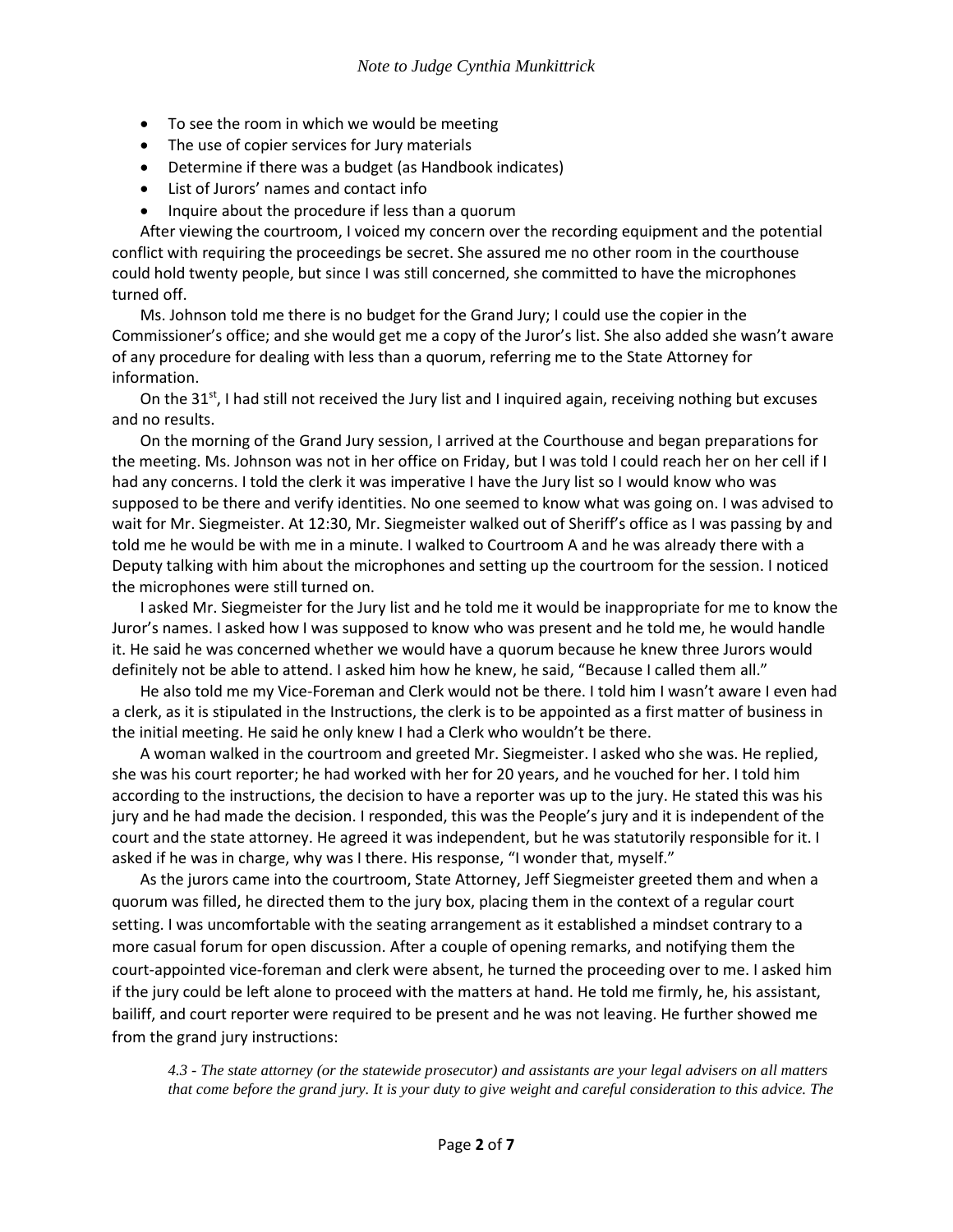*state attorney (or the statewide prosecutor) or an assistant shall be present at all times when you are making investigations, and will interrogate the witnesses and administer the necessary oaths.*

I pointed out, there were no investigations being done at this time, no witnesses to be interrogated, and no oaths to be administered. He refused to leave.

There was a bailiff present as the jury took their seats in the jury box, the court reporter took her seat at the table and began taking short-hand notes; a voice recorder on the table beside her. Four armed deputies stood outside the door to the courtroom, in view of the jurors. As a complete nonsequitur, Mr. Siegmeister made the comment before the jury, I had even tried to contact juries in neighboring counties and asked me to remind him which counties they were. I told him, Levy and Gilchrist. His query was unexpected and being disconnected from the subject presented, it seemed to be made in an attempt to throw me off subject, and to let me know he was in control. I suddenly realized, this was not a Grand Jury, but a sham orchestrated by Mr. Siegmeister.

As I began my presentation, I noticed the jurors' eyes kept shifting from me to Mr. Siegmeister. Instead of focusing on what I was saying, they were being distracted by him. At one point when the jury turned to look at him, I quickly glanced his way, and saw him turn his head and roll his eyes. I realized he was assuming complete control of the jury as he stood behind me. At another point, I caught him making a hand gesture, as though prompting the proceedings to move faster. One juror was obviously responding to Mr. Siegmeister's antics and began heckling me while I spoke, demanding I proceed with the matter at hand and bring the witnesses to testify. I explained, they needed to have a basic understanding of the issue at hand, that I had prepared some documents to give them and be given proper context before the case would make sense. Plus, because the State Attorney had failed to give them the information I requested, they were not equipped to receive the case presentation.

Additionally, within the limited timeframe allowed by Mr. Siegmeister, I was prevented from even providing the background and foundation of the matter for them to be properly equipped to understand the presentation with necessary perspective. One Juror voiced her concern the subject matter of the case might be 'political'. Several of the Jurors assumed an antagonistic attitude, heckling or challenging my points, and talking among themselves as I spoke; generally giving my comments little attention or credence. I began to understand how well Mr. Siegmeister had 'prepared' them for the meeting.

I handed out the booklet containing information requisite to the case. Mr. Heckler leafed quickly through the booklet, then tossed the booklet from the jury box, back on the table. Other jury members also stated they didn't need to know what was in the booklet, insisting I just tell them who did what; insisting they were capable of figuring it out for themselves. I know from the complexity of the case, no one can judge the validity of the allegations without a basic understanding of key principles and facts. The jury refused to accept any suggestion they might not be so equipped, while admitting ignorance of the simplest elements of related matters.

I explained we did not have the time, nor a basis of understanding, and asked them to allow me to give the context of the documents they received. They refused. I persisted, since we were given limited time on Friday, beginning at 1:30 and required to leave by 5 PM, we hadn't enough time to present the case and have any time left for deliberation. But the heckler persisted I tell the jury what the case concerned and the jury agreed I should proceed with the case.

Although I was not prepared, I began by asking the jury if any of them were familiar with a key, wellpublicized element in the case. Not a single hand was raised. I repeated the subject matter of the case before us, and one woman raised her hand stating she had seen something on TV news concerning the subject, and her grandson had mentioned it, once, but she couldn't tell me anything about the subject. I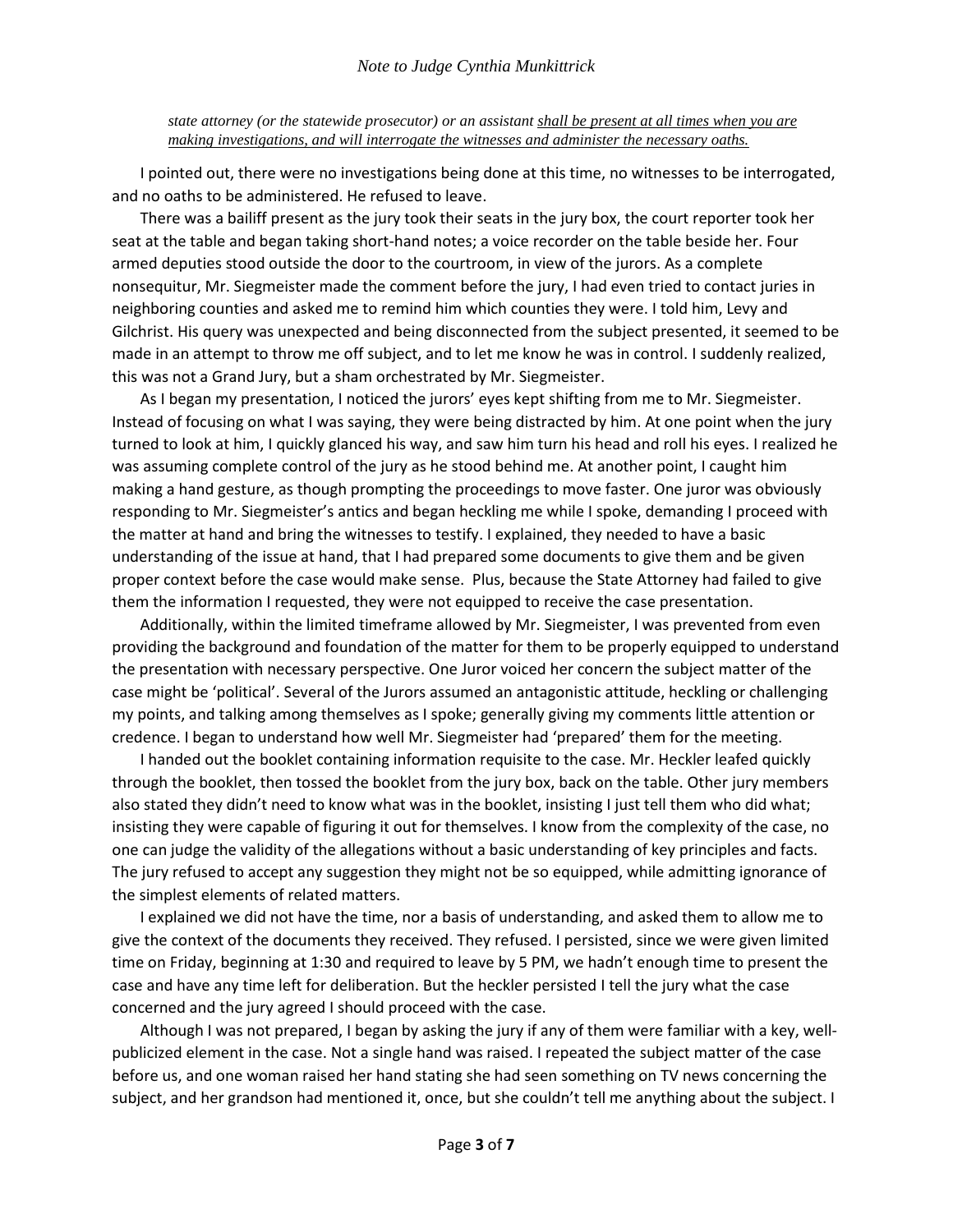told them the case involved allegations of, among other violations, bribery of local officials to provide benefit to others for instituting certain policies. Mr. Heckler demanded to know who was involved in the bribery, to which I responded by listing various state and county officials. The jury asked Mr. Siegmeister the status of subject program. He replied, he thought the program was very bad, many states were prohibiting it, and it was damaging our People, but he didn't believe it was illegal.

One juror stated he didn't think it was possible for a little county grand jury to even consider a case of such stature, to which Siegmeister responded the case was outside his jurisdiction and he couldn't even prosecute it. Several members of the jury agreed, if we couldn't do anything about the issue at hand, we were wasting our time. All this, before they had any details of the complaint.

Mr. Siegmeister turned to me before the jury and said, "I told you they'd revolt if you didn't give them all the information right away." I asked the jury if they would consider giving me the opportunity of presenting the case as originally planned, before the distractions and obfuscations by Mr. Siegmeister. Some of them reluctantly consented to meet again and the rest finally relented. Mr. Siegmeister then suggested we meet again the following Friday. I countered by persisting we could meet the next morning if we could have an open-ended timeframe to complete the process. Again, Mr. Siegmeister persisted a later date would best fit his schedule. The jury discussed the proposed arrangement and decided on the  $14<sup>th</sup>$  of August. Mr. Siegmeister proposed to begin at 1:00 PM—again, not allowing ample time to complete the presentation and deliberation—further wasting the Jurors' time and the County's money. My input was neither solicited nor accepted.

After the jury left the courtroom, I approached Mr. Siegmeister, and told him I did not appreciate his manipulation of the jury. He denied he did anything other than follow the law—just doing his job. I told him, if he were doing his job, I would not have to be there. He then committed to me, if I could get a 12vote for a True Bill, he would promise to prosecute the case. I told him I would hold him to his commitment.

Judge Munkittrick, in view of the preceding information, I offer the following for your consideration and action:

 The County Court Clerk's refusal to provide me a list of Jury Members put me in a position subservient to the State Attorney, leaving me without the tools essential to fulfilling my sworn duty.

*4.2 - DUTIES OF THE CLERK. The clerk shall keep an attendance record of the grand jurors present and absent at each session; keep minutes of the proceedings at each session. The minutes shall reflect the subject matter of the proceeding and the names of the witnesses testifying in relation. The clerk shall record the aye and nay vote on each vote taken by the grand jury, but by number only and not by the names of the grand jurors. The clerk also shall sign all interim and final reports approved by the grand jury.*

- Mr. Siegmeister allowed no opportunity to appoint a replacement clerk to fulfill the above requirement and there was no record who attended other than their 'Juror Request for Compensation'. Further, he prevented me from verifying the people who appeared for jury duty, were who they claimed to be by producing a photo ID—the minimum diligence needed to protect the sanctity of the process. Mr. Siegmeister told me I was not supposed to know the names of the people on the jury, because their names are not public information, and he didn't feel my knowing their names was necessary for me to do my job.
- Mr. Siegmeister prompting the jury behind my back was sophomoric, destructive, and well beneath even a minimum standard of professionalism.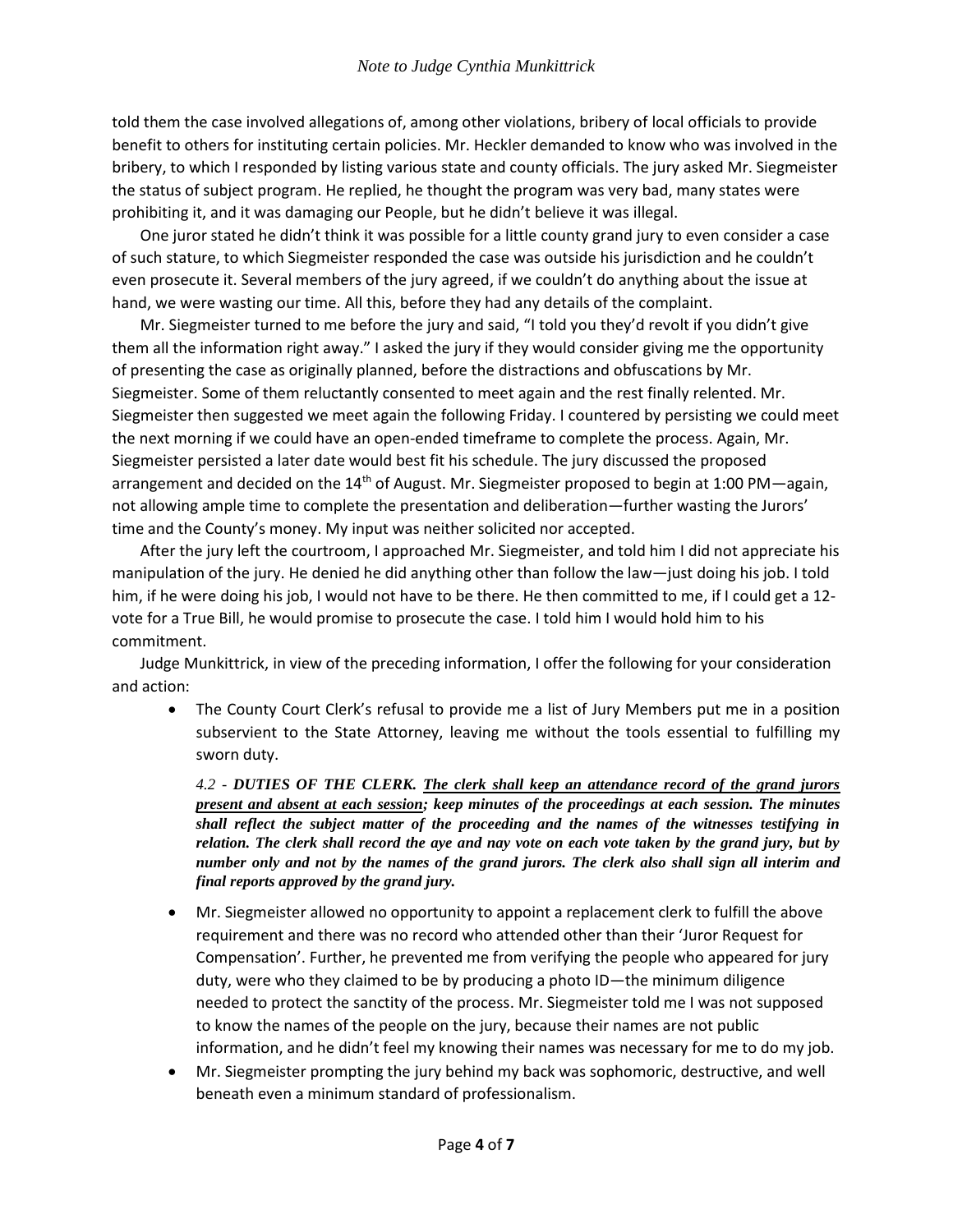- His repeated and uninvited interruptions and comments during my presentation were unsolicited, distracting, and counterproductive. He wasted time and disrupted the proceedings.
- His unwarranted and unauthorized testifying about facts of the case, inserting his opinions, and giving his views about the how the law applies, was not helpful, confused the jury, and it undermined my positon as Foreman—a public office at least equal to, and independent from his.
- His insistence the court reporter, the bailiff, and his assistant be present, along with four armed Sheriff's deputies loitering at the courtroom door, especially during highly-sensitive disclosures of critical information, was a reckless, distracting, and unnecessary threat to the secrecy of our case.
- His dominance of every step in the process compromised the Jury's function and my responsibility to manage the procedure.
- The County Clerk's lack of competence in matters related to how the Grand Jury must operate and how to provide for its needs, was an obstacle to our secrecy and efficiency. Her dependence on Mr. Siegmeister for every minor decision was frustrating and impeded progress.
- Mr. Siegmeister had repeated conversations outside the body of the Grand Jury with Jury Members:
	- He admitted to having phone conversations with each of the Jury Members, where he obtained information from them (which he refused to share with me), and gave them 'special information and instruction' in preparation for the meeting.
	- He usurped my authority by excusing Members from attending, without my knowledge.
	- He had a conversation with one of the female Jurors outside the courthouse following the session, after which, the Juror came to me, asked for an additional copy of the handout, and took it back out to him. I had specifically told him during the session, the documents were intended only for the Jury.
- Due to the irregularities and improprieties committed by Mr. Siegmeister in his obviously unprofessional, and certainly illicit administration of the August 1, proceedings, and as Foreman of this jury, I declare this session disqualified as a Grand Jury function, as the jury has been so tainted, therefore it and any enforcement of restrictions and authorities upon it are null and void. The only way I can continue with this effort to serve justice, the People, and Plaintiffs in the case before us is to form a new jury and conduct it in strict compliance with Supreme Court Justice, Antonin Scalia's admonishments in US v Williams, 1992, regardless what the Statutes may stipulate.

In summary, your Honor, I have the utmost respect for the American concept and system of justice. I can say, as one of the People, a Vietnam veteran, and having spent eight years working in criminal justice, I have never seen a greater perversion of our legal process, or subversion of the sovereignty of the American People. The People's Grand Jury stands at the pinnacle of our defenses as our first, last, and most powerful shield from tyrannical oppression by an illogical, unmerciful bureaucracy and its abuse of our legal system. This experience gives inexorable weight to my conclusion that the session Mr. Siegmeister subverted on Friday, August 1, 2014, could in no way be described as a Grand Jury: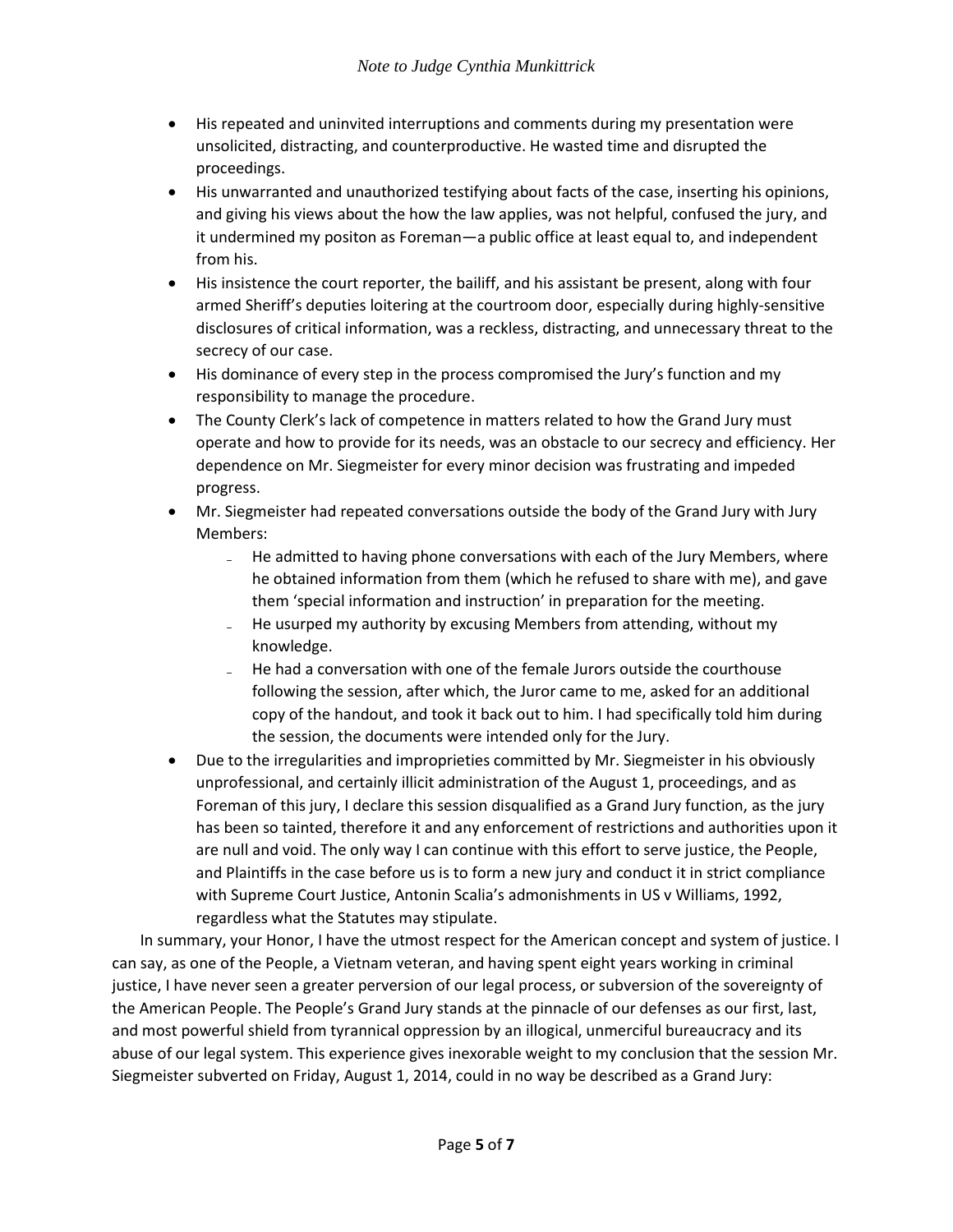- 1. Mr. Siegmeister violated the spirit, and every principle, of the Grand Jury concept as described in US v Williams.
- 2. The Jury was not permitted to function free of Mr. Siegmeister's control or influence at every step, contrary to the independent nature of the Grand Jury.
- 3. He sabotaged my role as Foreman, by directing the process; countering, and over-riding my decisions in the process, inserting his opinions, 'witnessing' to the subjects at hand, and 'preparing' the Jurors, a direct violation of the opinion stated in US v Williams.
- 4. He blocked access and communications between public officials (Grand Jury Foremen) in different counties and separate jurisdictions, over matters clearly outside his scope, responsibility, and authority.

The meeting could only be described as a charade by a runaway State Attorney.

Now, Your Honor, I have no clue how long we've been crushing the People's constitutionallyprotected rights in Dixie County. I also don't know how many innocent people may have been convicted and either fined, jailed or sent to prison in abject violation of their rights protected by the fifth and seventh amendments in the Constitution.

Nor do I know how long this type of criminal behavior has been going on during your term of office but I am certain he did not just start last Friday. Now that this behavior has surfaced, Your Honor, it is our sworn duty to stop it and root out this criminal corruption immediately.

We do remember that it was not that long ago the FBI came into Dixie County, likewise to root out corruption. I believe we must now take corrective action promptly and comprehensively and not wait for further damage to the people of Dixie County. I for one frankly do not want outside authorities to become involved because they may dig deep and find more widespread problems. Frankly I love Dixie County and do not want to see any more damage than Mr. Siegmeister has already caused.

But I can tell you that there are two simple, yet compelling corrective actions that we must accomplish without delay. If we act promptly we can reduce the risks of further damage to Dixie County and its good People, and rectify the root causes of what has been unlawful activity within our judicial branch.

## **II. DAMAGES TO THE PEOPLE**

Among the offenses committed by Mr. Siegmeister:

- 1. (a) Criminal Contempt of Due Process of Law.
- 2. (b) Obstruction of Justice and coercion or manipulation of others to do the same.
- 3. (c) Jury Tampering.
- 4. (d) Contempt of Court.
- 5. (e) Deprivation of Rights.

In violation of the Constitution, the Supreme Court's ruling in US vs. Williams, and our Grand Jury Instructions, the Grand Jury is required to operate in secret. To the contrary, Mr. Siegmeister:

- 1. per Grand Jury instructions, denied the Grand Jury the requirement to choose officers: clerk, vice foreman, and reporter.
- 2. unlawfully advised the Court Clerk for Dixie County Florida.
- 3. denied funds for necessary investigations.
- 4. denied me the security of knowing we have the Jurors as originally selected for this Grand Jury.
- 5. arranged the setting of the Grand Jury as if it is a petit jury, therefore creating an environment placing him as the apparent authority.
- 6. caused all of the jurors to refer to him for every statement made.
- 7. rolling his eyes and making hand gestures, undermined the independence of this Grand Jury.
- 8. Disparaged the Foreman before these Grand Jurors.